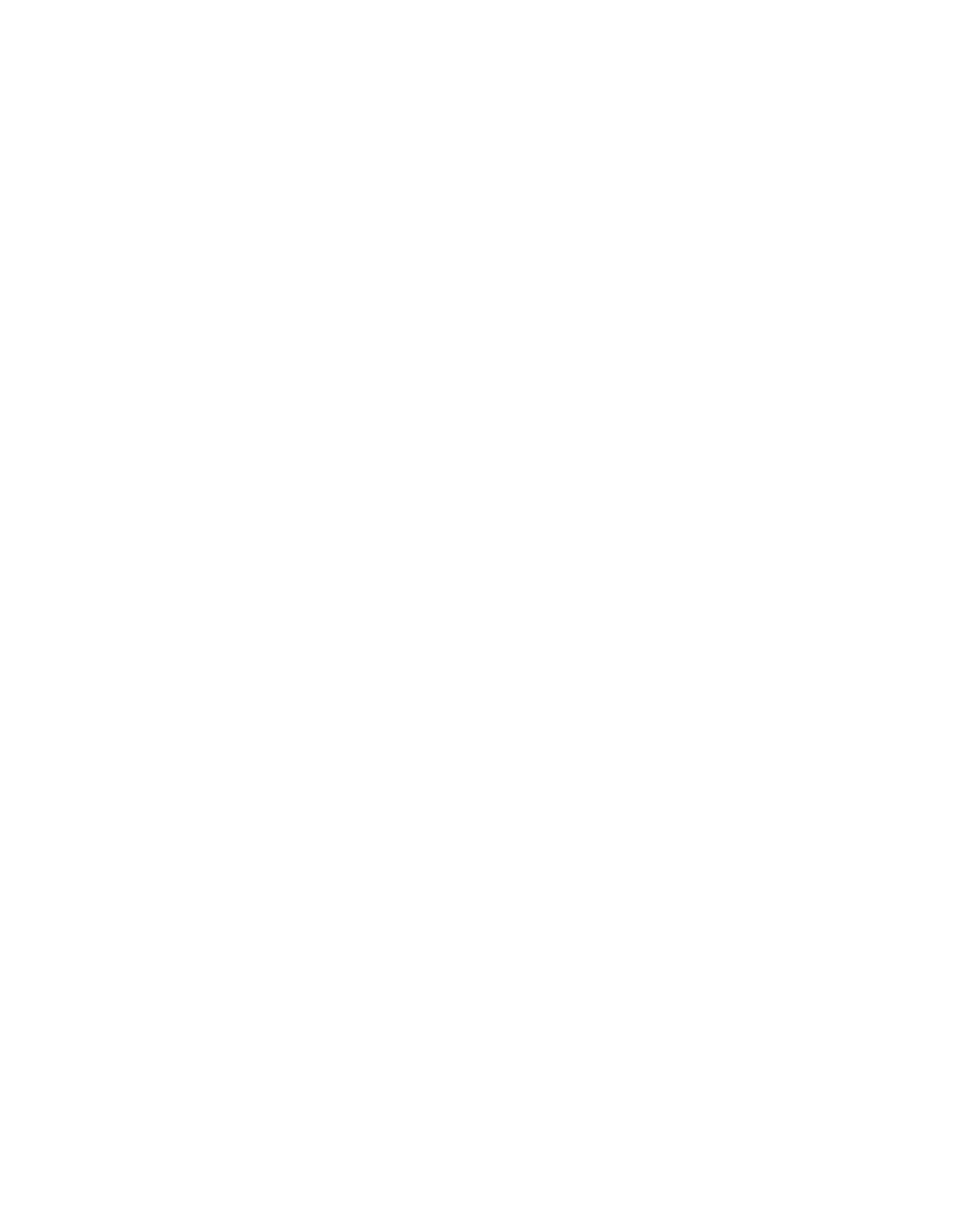## **2019 PUBLIC HEALTH DATA**

The following supplement provides an in-depth view of the health of residents within the jurisdiction of District Health Department #10. This supplement also highlights data related to the programming and services provided to residents in our communities. These data sets are used to tell the story of each county's health status. DHD#10 continuously collects and analyzes data to identify the burden of disease and examine the overall health of the 10 county population. DHD#10 uses this data to ensure that programs and services are meeting the needs of clients and the communities served.

### **LEADING CAUSES OF DEATH**

|                                  | <b>DHD#10</b><br><b>Number of Deaths</b> | <b>DHD#10</b><br>Death Rate per 100,000 | <b>Michigan</b><br>Death Rate per 100,000 |
|----------------------------------|------------------------------------------|-----------------------------------------|-------------------------------------------|
| <b>Heart Disease</b>             | 664                                      | 172                                     | 194.9                                     |
| Cancer                           | 693                                      | 171.6                                   | 161.1                                     |
| <b>Accidents</b>                 | 169                                      | 54.6                                    | 52.1                                      |
| <b>Chronic Lower Respiratory</b> | 223                                      | 54.2                                    | 44.2                                      |
| <b>Stroke</b>                    | 173                                      | 44.1                                    | 39.9                                      |
| <b>Alzheimer's Disease</b>       | 152                                      | 39.8                                    | 34.3                                      |
| <b>Diabetes Mellitus</b>         | 84                                       | 21.2                                    | 21.9                                      |
| <b>Kidney Disease</b>            | 45                                       | 11                                      | 13                                        |
| Pneumonia/Influenza              | 53                                       | 13.3                                    | 14.3                                      |
| Suicide                          | 48                                       | 18.3                                    | 14                                        |

MDHHS, 2018

#### **COMMUNITY HEALTH INDICATORS**

|                                                                              | Crawford | <b>Kalkaska</b> | Lake   | <b>Manistee</b> | <b>Mason</b> | Mecosta | <b>Missaukee</b> | <b>Newaygo</b> | <b>Oceana</b> | <b>Wexford</b> | <b>Michigan</b> |
|------------------------------------------------------------------------------|----------|-----------------|--------|-----------------|--------------|---------|------------------|----------------|---------------|----------------|-----------------|
| Total Population,                                                            | 13,901   | 17,824          | 11,881 | 24,528          | 29,100       | 43,545  | 15,113           | 48,892         | 26,625        | 33,466         | 9,995,915       |
| # of Births                                                                  | 110      | 186             | 91     | 193             | 252          | 435     | 185              | 529            | 279           | 370            | 110,093         |
| Birth Rate per 1,000,                                                        | 7.9      | 10.4            | 7.7    | 7.9             | 8.7          | 10      | 12.2             | 10.8           | 10.5          | 11.1           | 11              |
| # of Deaths,                                                                 | 192      | 219             | 197    | 320             | 368          | 408     | 171              | 503            | 260           | 365            | 98,985          |
| Death Rate per 100,000,                                                      | 790.6    | 978.8           | 962.2  | 758.7           | 806          | 752.5   | 780.6            | 762.3          | 704.2         | 802.6          | 783.1           |
| <b>Cancer Mortality Age</b><br>Adjusted Rate per 100,000,                    | 159.9    | 208.9           | 202.6  | 181.4           | 158.7        | 169.8   | 141.2            | 177.2          | 177.9         | 171.5          | 161.1           |
| Cardiovascular Disease<br><b>Mortality Age Adjusted</b><br>Rate per 100,000, | 182      | 220.3           | 226.3  | 168.9           | 173.2        | 197.4   | 178.5            | 157.3          | 175.8         | 148.5          | 194.9           |
| Household Income,<br>$2013-17$ (median),                                     | 47,443   | 46,004          | 34,631 | 47,172          | 49,663       | 44,460  | 44,766           | 46,724         | 46,217        | 44,166         | 54,938          |
| Persons Below Poverty,                                                       | 13.6%    | 14.1%           | 22.3%  | 13.1%           | 12.1%        | 18.4%   | 12.9%            | 15.6%          | 15.5%         | 13.1%          | 14.1%           |
| Medicaid Paid Births,                                                        | 60.1%    | 62.2%           | 57.7%  | 52.9%           | 40.2%        | 42.5%   | 48.2%            | 47.9%          | 60.1%         | 55.1%          | 42.7%           |
| <b>Teen Pregnancy Rate per</b><br>$1,000_A$                                  | 22       | 29              | 41     | 34              | 29           | 16      | 31               | 32             | 37            | 36             | 22              |
| Smoked While Pregnant,                                                       | 38.5%    | 30.6%           | 39.6%  | 32.9%           | 17.0%        | 25.6%   | 21.5%            | 25.9%          | 23.9%         | 26.2%          | 16.2%           |

1 - MDHHS, 2018; 2 - U.S. Census Bureau 2014-2018 3 - Michigan League for Public Policy 2017; 4 - County Health Rankings 2019;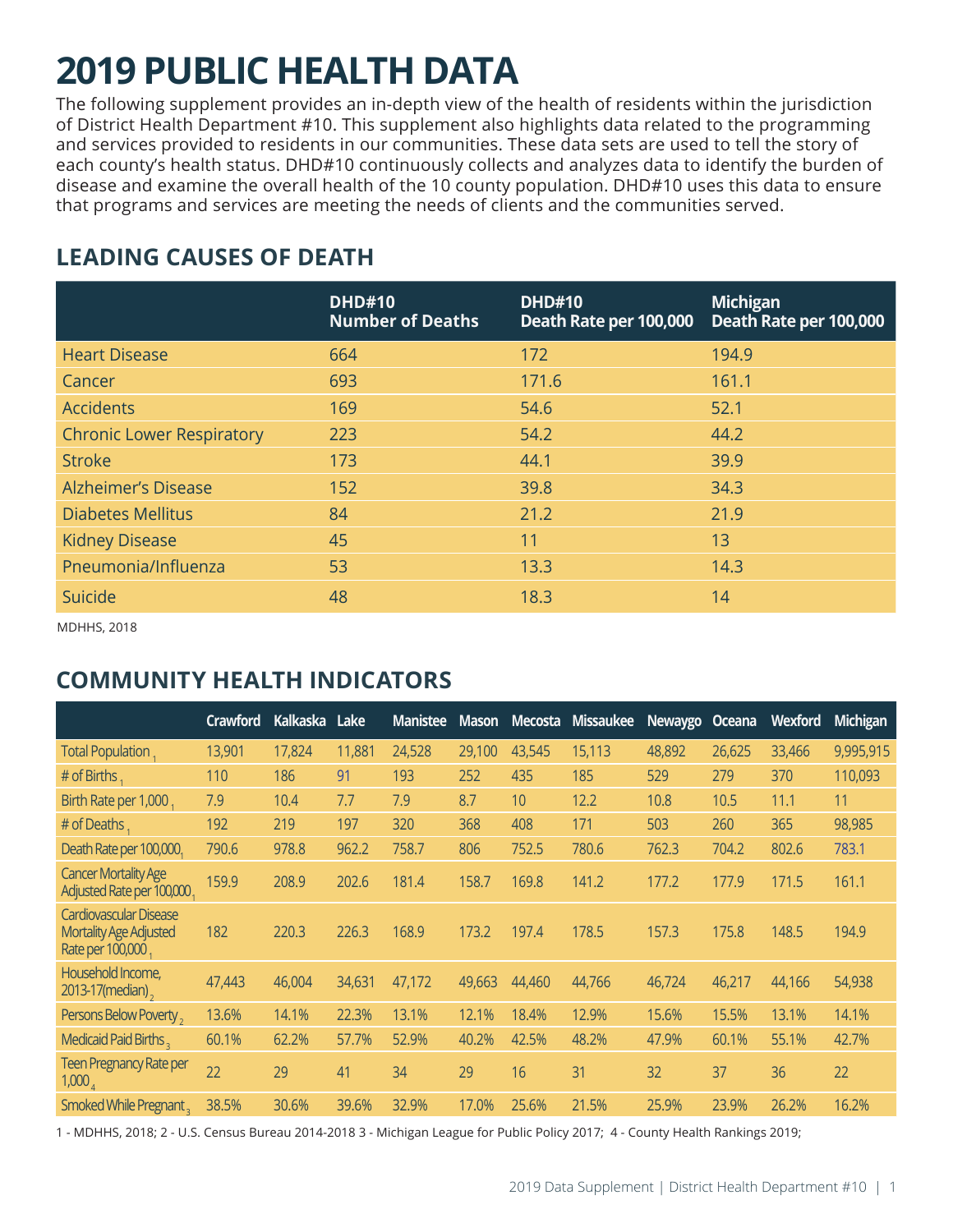#### **COMMUNICABLE DISEASE REPORTING**

|                            | <b>Crawford</b> | Kalkaska Lake  |                | <b>Manistee</b> | Mason          |                | Mecosta Missaukee Newaygo Oceana |                |                | Wexford        | Total |
|----------------------------|-----------------|----------------|----------------|-----------------|----------------|----------------|----------------------------------|----------------|----------------|----------------|-------|
| Chlamydia                  | 39              | 27             | 39             | 28              | 60             | 170            | 43                               | 159            | 86             | 89             | 740   |
| <b>Hepatitis C Chronic</b> | 8               | 8              | 12             | 16              | 28             | 14             | 11                               | 40             | 12             | 27             | 176   |
| Campylobacter              | $\overline{0}$  | $\overline{0}$ | $\overline{3}$ | 9               | 8              | 7              | 3                                | 8              | $\overline{4}$ | $\overline{2}$ | 44    |
| Chickenpox                 | $\mathbf 0$     | $\mathbf{1}$   | $\mathbf{1}$   | $\overline{1}$  | $\overline{0}$ | 1              | $\Omega$                         | $\overline{2}$ | $\overline{2}$ | $\overline{0}$ | 8     |
| Salmonellosis              | $\overline{2}$  | $\mathbf{1}$   | $\overline{2}$ | 3               | $\overline{2}$ | 5              | 6                                | 5              | $\overline{2}$ | $\overline{4}$ | 32    |
| Gonorrhea                  | $\overline{0}$  | 5              | 9              | $\overline{4}$  | 8              | 27             | $\overline{0}$                   | 20             | 5              | 14             | 92    |
| Streptococcal              | 3               | $\overline{2}$ | 3              | 8               | 6              | 10             | $\overline{7}$                   | 6              | 5              | 6              | 56    |
| Shiga Toxin E coli         | $\overline{0}$  | $\overline{0}$ | $\overline{0}$ | $\overline{0}$  | $\mathbf{1}$   | $\overline{0}$ | $\overline{0}$                   | 3              | $\overline{1}$ | $\overline{0}$ | 5     |
| Giardia                    | $\Omega$        | $\mathbf{1}$   | $\Omega$       | $\overline{0}$  | $\mathbf{1}$   | $\mathbf{1}$   | 1                                | 5              | $\Omega$       | 3              | 12    |
| <b>Pertussis</b>           | $\Omega$        | $\overline{0}$ | $\mathbf 1$    | $\mathbf 1$     | $\overline{0}$ | 6              | $\overline{0}$                   | $\overline{0}$ | $\Omega$       | $\overline{0}$ | 8     |
| <b>Hepatitis A</b>         | 1               | 3              | $\overline{0}$ | 2               | $\overline{0}$ | $\overline{0}$ | 1                                | $\Omega$       | $\overline{0}$ | $\mathbf 1$    | 8     |
| <b>Lyme Disease</b>        | $\overline{0}$  | $\overline{0}$ | $\overline{0}$ | 8               | 9              | $\overline{2}$ | $\overline{ }$                   | $\overline{0}$ | 7              | 1              | 28    |

Michigan Disease Surveillance System (MDSS), 2019

#### **COMMUNICABLE DISEASE TRENDING DATA**

**Chlamydia** continues to be our most commonly reported communicable disease. Likewise, it is the most common disease reported in our state. Our number of cases has remained in the 700- 800 range each year for the past five years.

**Gonorrhea** cases have been increasing each year for the past five years. The average trend over these years is an increase of 21% per year.

**Chronic Hepatitis C** will continue to be a major health problem. Our reported cases have shown an average trend of a decrease of 5% per year. This is likely due to changes in diagnostic criteria and more accurate diagnoses, which utilize RNA testing for virus confirmation.

**Salmonella** continues to be one of our primary food borne illness; with few outbreaks in our jurisdiction. The average trend over the past five years is an increase of 14% per year.

**Campylobacter** is our most commonly reported bacterial gastrointestinal disease. CDC estimates that it affects at least 1.3 million people a year in the US. Our case numbers have remained fairly constant year-to-year for the past five years.

**Pertussis** cases vary widely year-to-year due to periodic outbreaks, mainly in groups of unimmunized persons. Vaccination is the most effective means to prevent this disease.

| <b>DISEASE</b>                | 2018-<br>2019 | 2017-<br>2018  | 2016-<br>2017  | 2015-<br>2016  |
|-------------------------------|---------------|----------------|----------------|----------------|
| Chlamydia                     | 740           | 725            | 716            | 771            |
| Hepatitis C (chronic)         | 176           | 271            | 222            | 204            |
| Campylobacter                 | 44            | 56             | 50             | 48             |
| Chicken Pox                   | 8             | 12             | 11             | 5              |
| <b>Salmonellosis</b>          | 32            | 34             | 22             | 24             |
| Gonorrhea                     | 92            | 73             | 65             | 57             |
| <b>Streptococcal Diseases</b> | 56            | 56             | 42             | 39             |
| Shiga Toxin E coli            | 5             | 12             | 8              | $\overline{7}$ |
| Giardia                       | 12            | 19             | 15             | 16             |
| <b>Pertussis</b>              | 8             | 23             | 9              | $\overline{7}$ |
| <b>Hepatitis A</b>            | 8             | $\overline{4}$ | $\overline{4}$ | 3              |
| Lyme Disease                  | 28            | 15             | 12             | 14             |

**Shiga Toxin E coli** cases fortunately remained low this fiscal year. However, those that occur can be severe, especially in children. An increase in cases in children occurred during fiscal year 2017-18.

**Hepatitis A** incidence increased during this fiscal year due to five cases linked to an outbreak in northwestern Michigan (this is a separate outbreak from the statewide one which started in 2016 and is now subsiding). Five of our cases lived a transient existence in various counties but were counted for our district due to having a connection to a drug house in our jurisdiction.

**Lyme Disease** is endemic in the counties along the Lake Michigan shoreline. The average trend of our cases over the past five years shows an increase of 29% per year. These cases were primarily in our three coastal counties of Manistee, Mason, and Oceana.

#### **An additional comment:**

Even though some diseases (such as TB and Meningococcal Meningitis) occur quite rarely, and do not appear on this list, they can create a large amount of work for our staff given the right circumstances. Therefore, the large numbers of certain diseases (e.g., Chlamydia; Chronic Hepatitis C) do not always properly tell the story of how much effort is required to investigate some of these diseases.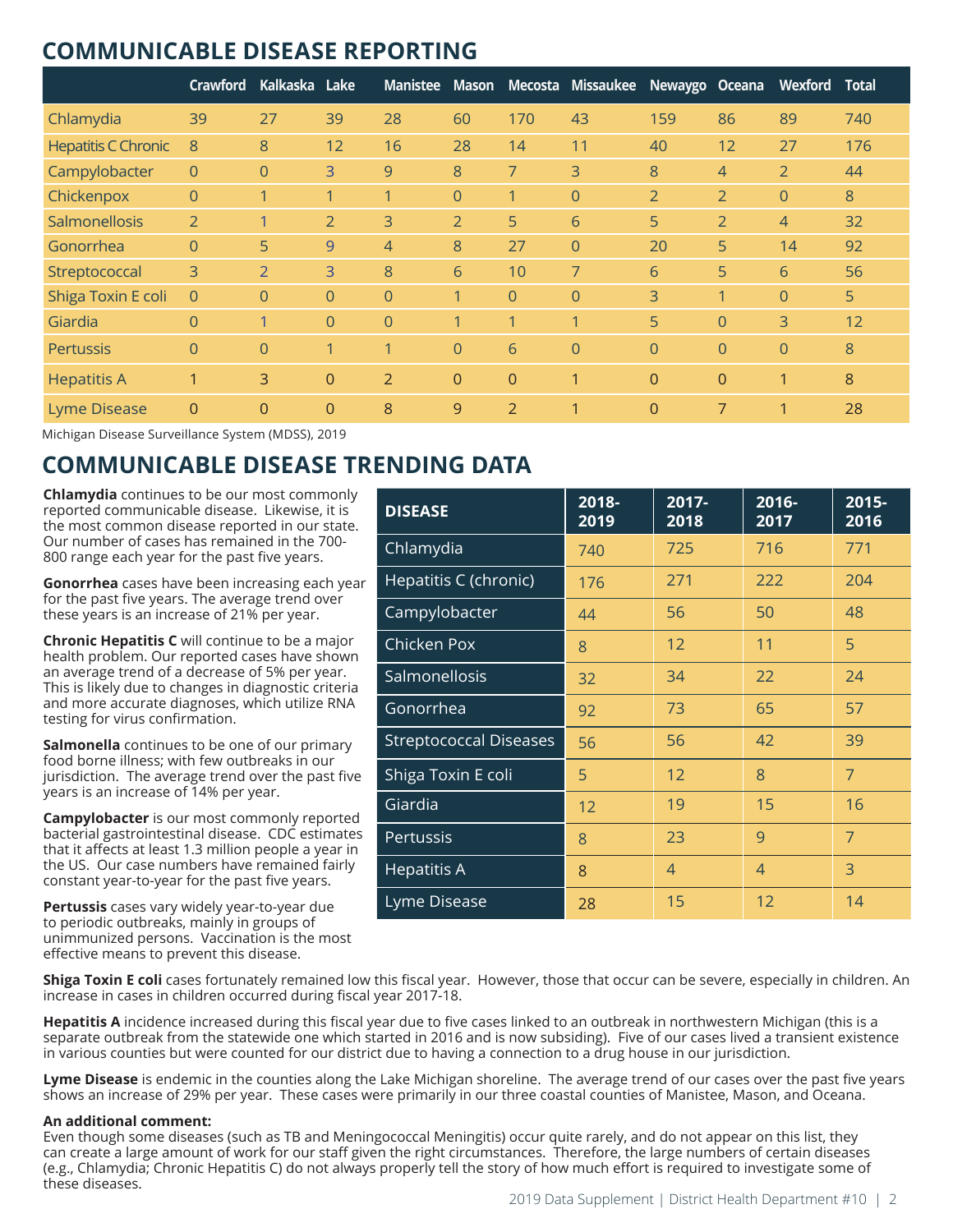#### **ACCESS TO DHD#10 HEALTH SERVICES**

|                                                                                                                          | Crawford       | Kalkaska Lake  |                | Manistee       | <b>Mason</b>   |                | Mecosta Missaukee | Newaygo Oceana |                | Wexford          | Total   |
|--------------------------------------------------------------------------------------------------------------------------|----------------|----------------|----------------|----------------|----------------|----------------|-------------------|----------------|----------------|------------------|---------|
| <b>Maternal Infant Health Program (MIHP)</b>                                                                             |                |                |                |                |                |                |                   |                |                |                  |         |
| <b>Maternal Clients</b>                                                                                                  | 56             | 28             | 27             | 51             | 62             | 96             | 52                | 184            | 48             | 48               | 652     |
| <b>Maternal Visits</b>                                                                                                   | 289            | 147            | 112            | 238            | 214            | 435            | 271               | 641            | 290            | 290              | 2,927   |
| <b>Infant Clients</b>                                                                                                    | 45             | 35             | 22             | 45             | 29             | 88             | 45                | 104            | 59             | 59               | 531     |
| <b>Infant Visits</b>                                                                                                     | 362            | 430            | 217            | 578            | 421            | 769            | 883               | 1,282          | 719            | 719              | 6,380   |
| <b>Healthy Futures</b>                                                                                                   |                |                |                |                |                |                |                   |                |                |                  |         |
| <b>Clients</b>                                                                                                           | 118            | 82             | 11             | 43             | $\overline{7}$ | $\overline{0}$ | 77                | $\theta$       | 1              | 210              | 549     |
| <b>Children's Special Health Care Service</b>                                                                            |                |                |                |                |                |                |                   |                |                |                  |         |
| <b>Children Served</b>                                                                                                   | 50             | 63             | 49             | 82             | 132            | 225            | 84                | 330            | 108            | 179              | 1,302   |
| <b>Services Provided</b>                                                                                                 | 74             | 98             | 69             | 143            | 220            | 307            | 137               | 746            | 193            | 414              | 2,401   |
| <b>Women, Infants, and Children (WIC)</b>                                                                                |                |                |                |                |                |                |                   |                |                |                  |         |
| <b>Average Monthly</b><br>Enrollment                                                                                     | 380            | 455            | 278            | 539            | 702            | 1,100          | 344               | 1,662          | 897            | 1,281            | 7,638   |
| % Return Rate                                                                                                            | 94             | 98             | 97             | 97             | 97             | 99             | 91                | 98             | 96             | 91               | 958     |
| <b>PROJECT FRESH</b><br><b>Distributed</b>                                                                               | 230            | 280            | 180            | 290            | 490            | 500            | 230               | 1,025          | 580            | 750              | 4,555   |
| Value of PROJECT<br><b>FRESH coupons</b>                                                                                 | 5,750          | 7,000          | 4,500          | 7,250          | 12,250         | 12,500         | 5,750             | 25,625         | 14,500         | 18,750           | 113,875 |
| <b>Child Lead Screenings</b>                                                                                             | 56             | 96             | 44             | 152            | 166            | 333            | 78                | 525            | 239            | 287              | 1,976   |
| <b>Dental Services</b><br>(Fluoride & Oral<br>Screenings)                                                                | 226            | 152            | 134            | 301            | 222            | 352            | 155               | 823            | 287            | 263              | 2,915   |
| <b>Breastfeeding Peer</b><br><b>Counselor Services</b>                                                                   | 56             | 91             | 65             | 122            | 141            | 293            | 48                | 464            | 166            | 189              | 1,635   |
| <b>Family Planning Services</b>                                                                                          |                |                |                |                |                |                |                   |                |                |                  |         |
| <b>Clients Served</b>                                                                                                    | 67             | 66             | 36             | 147            | 248            | 122            | 99                | 141            | 208            | 346              | 1,480   |
| <b>Cancer Screening Programs</b>                                                                                         |                |                |                |                |                |                |                   |                |                |                  |         |
| <b>Breast &amp; Cervical</b><br><b>Clients</b>                                                                           | 22             | 15             | 11             | 33             | 60             | 50             | 24                | 59             | 63             | 61               | 398     |
| <b>Colorectal Clients</b>                                                                                                | $\overline{7}$ | $\overline{7}$ | $\overline{3}$ | $\overline{2}$ | 18             | $\overline{4}$ | 5                 | 14             | 16             | 10               | 86      |
| Referred for<br>Colonoscopy                                                                                              | $\overline{6}$ | 5              | $\mathbf{1}$   | $\overline{2}$ | $6\phantom{1}$ | $\overline{2}$ | $\overline{4}$    | 9              | $\overline{9}$ | $\boldsymbol{8}$ | 52      |
| Dental Health - services provided in partnership with My Community Dental Clinics (MCDC) and Dental Health Centers (DHC) |                |                |                |                |                |                |                   |                |                |                  |         |
| <b>Unique Patients</b>                                                                                                   | 789            | 1,472          | 467            | 2,476          | 1,731          | 2,568          | 926               | 807            | 1,959          | 2,679            | 15,874  |
| <b>Patient Visits</b>                                                                                                    | 1,813          | 3,246          | 988            | 5,665          | 3,808          | 5,802          | 1,819             | 1,881          | 4,432          | 5,037            | 34,491  |
| <b>Community Connections HUB</b>                                                                                         |                |                |                |                |                |                |                   |                |                |                  |         |
| <b>Referrals</b>                                                                                                         | 76             | 56             | 38             | 332            | 92             | 243            | 127               | 69             | 49             | 476              | 1,558   |
| <b>Client Encounters</b>                                                                                                 | 258            | 187            | 19             | 1,956          | 236            | 886            | 310               | 194            | 151            | 1,174            | 5,371   |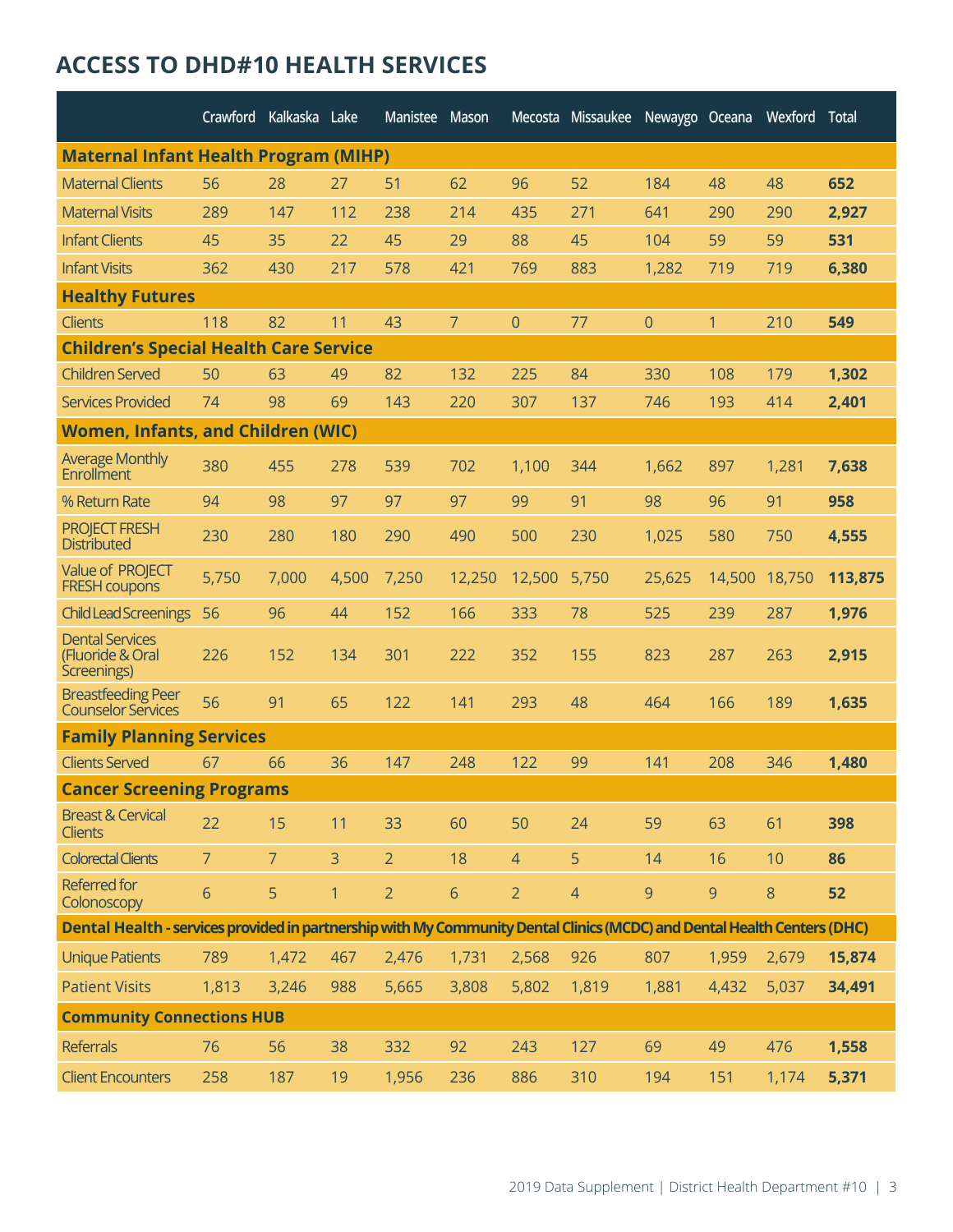#### **ESSENTIAL LOCAL PUBLIC HEALTH SERVICES**

|                                               | <b>Crawford</b> | Kalkaska       | Lake           | <b>Manistee</b> | <b>Mason</b>   | Mecosta | <b>Missaukee</b> | Newaygo Oceana |                | Wexford | <b>Total</b> |
|-----------------------------------------------|-----------------|----------------|----------------|-----------------|----------------|---------|------------------|----------------|----------------|---------|--------------|
| <b>Onsite Sewage</b>                          |                 |                |                |                 |                |         |                  |                |                |         |              |
| <b>Septic Permits</b>                         | 81              | 169            | 126            | 151             | 158            | 170     | 68               | 271            | 192            | 114     | 1,500        |
| <b>Septic Failures</b>                        | 42              | 39             | 18             | 28              | 50             | 48      | $\overline{2}$   | 87             | 50             | 20      | 384          |
| <b>Water Program</b>                          |                 |                |                |                 |                |         |                  |                |                |         |              |
| <b>Well Permits</b>                           | 80              | 131            | 131            | 146             | 162            | 229     | 137              | 304            | 183            | 132     | 1,635        |
| <b>Well Inspections</b>                       | 17              | 12             | 53             | 19              | 12             | 23      | 3                | 14             | 23             | 16      | 192          |
| <b>Food Service</b>                           |                 |                |                |                 |                |         |                  |                |                |         |              |
| <b>Food Operation</b><br><b>Inspections</b>   | 90              | 78             | 79             | 218             | 246            | 269     | 64               | 201            | 133            | 279     | 1,657        |
| <b>Temp Food Booth</b><br><b>Inspections</b>  | 10              | 27             | 32             | 89              | 81             | 53      | 30               | 57             | 139            | 40      | 558          |
| <b>Reported Food</b><br><b>Borne Illness</b>  | $\overline{2}$  | 1              | $\overline{2}$ | $\overline{4}$  | $\overline{2}$ | 5       | $\mathbf 0$      | 6              | $\overline{2}$ | 5       | 29           |
| <b>Immunizations</b>                          |                 |                |                |                 |                |         |                  |                |                |         |              |
| <b>Vaccines Given</b>                         | 626             | 519            | 138            | 930             | 1,496          | 1,382   | 494              | 950            | 1,278          | 1,601   | 9,414        |
| <b>Influenza Vaccines</b><br>Given            | 250             | 340            | 161            | 446             | 545            | 911     | 366              | 693            | 665            | 797     | 5,174        |
| <b>Communicable Disease</b>                   |                 |                |                |                 |                |         |                  |                |                |         |              |
| <b>TB Skin Tests Given</b>                    | 41              | 42             | 41             | 196             | 263            | 382     | 101              | 192            | 141            | 238     | 1,637        |
| <b>TB Patients on</b><br>Prophylaxis          | $\overline{1}$  | $\overline{0}$ | $\overline{0}$ | 1               | 1              | 5       | 1                | $\overline{4}$ | 7              | 1       | 21           |
| <b>STI Services</b>                           |                 |                |                |                 |                |         |                  |                |                |         |              |
| <b>STI Clients</b>                            | 9               | 4              | 5              | 13              | 26             | 57      | 11               | 15             | 13             | 42      | 195          |
| <b>STI Clinic Services</b>                    | 9               | $\overline{4}$ | 5              | 14              | 34             | 69      | 14               | 22             | 21             | 65      | 257          |
| <b>Hearing Screenings</b>                     |                 |                |                |                 |                |         |                  |                |                |         |              |
| <b>Preschool Hearing</b><br><b>Screenings</b> | 151             | 115            | 79             | 188             | 330            | 205     | 135              | 205            | 367            | 573     | 2,348        |
| <b>School Hearing</b><br><b>Screenings</b>    | 272             | 439            | 123            | 399             | 663            | 1,120   | 460              | 1,061          | 479            | 1,086   | 6,102        |
| <b>Vision Screenings</b>                      |                 |                |                |                 |                |         |                  |                |                |         |              |
| <b>Preschool Vision</b><br><b>Screenings</b>  | 148             | 129            | 79             | 200             | 330            | 206     | 141              | 205            | 346            | 576     | 2,360        |
| <b>School Vision</b><br><b>Screenings</b>     | 517             | 920            | 256            | 1,222           | 1,780 1,371    |         | 1,003            | 1,491          | 1,556          | 2,487   | 12,603       |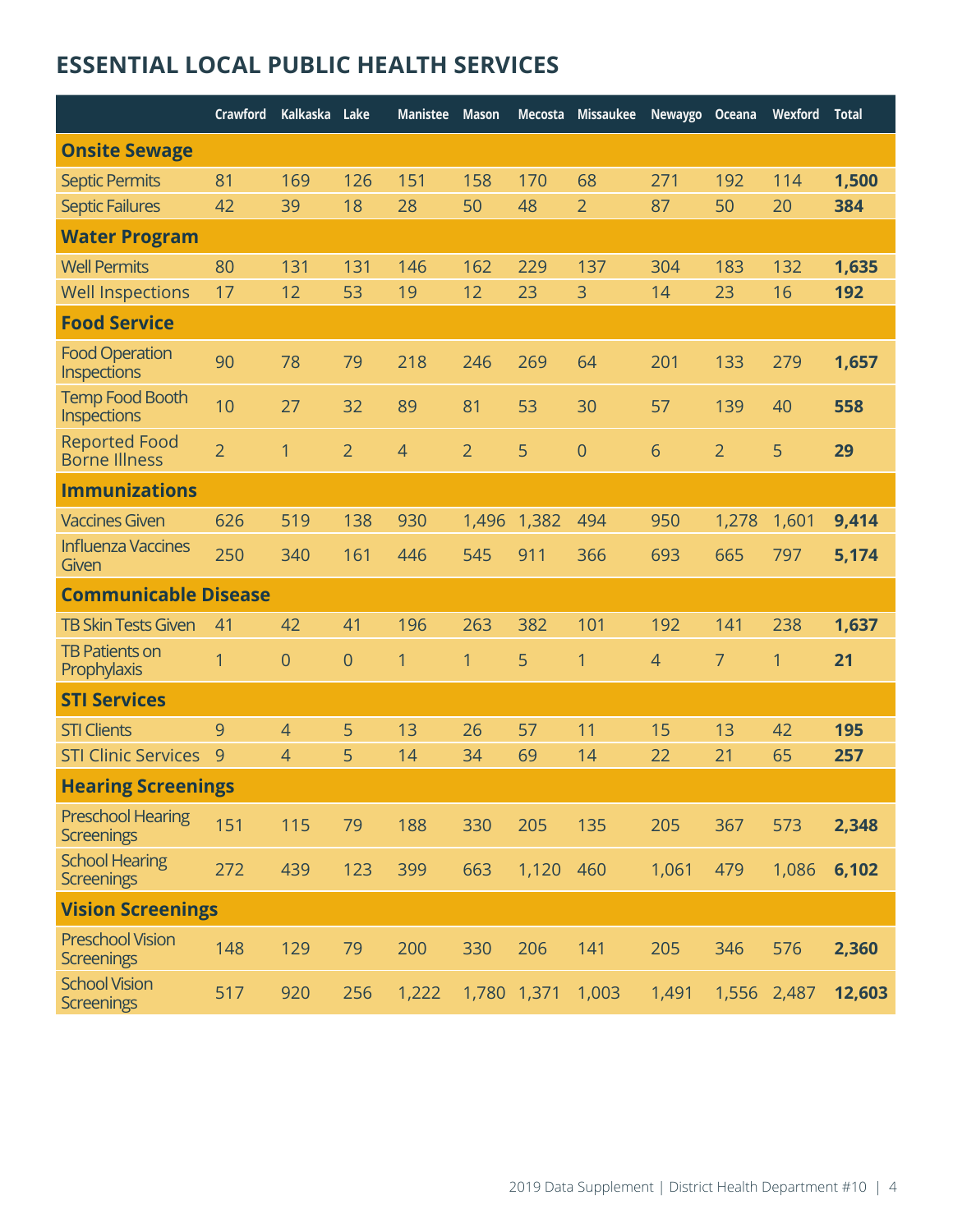# "The power of community to create health is far greater than any physician, clinic or hospital." *— Mark Hyman, M.D.*

2019 Data Supplement | District Health Department #10 | 5

100 070 000 00

地地地地地地

 $, 01$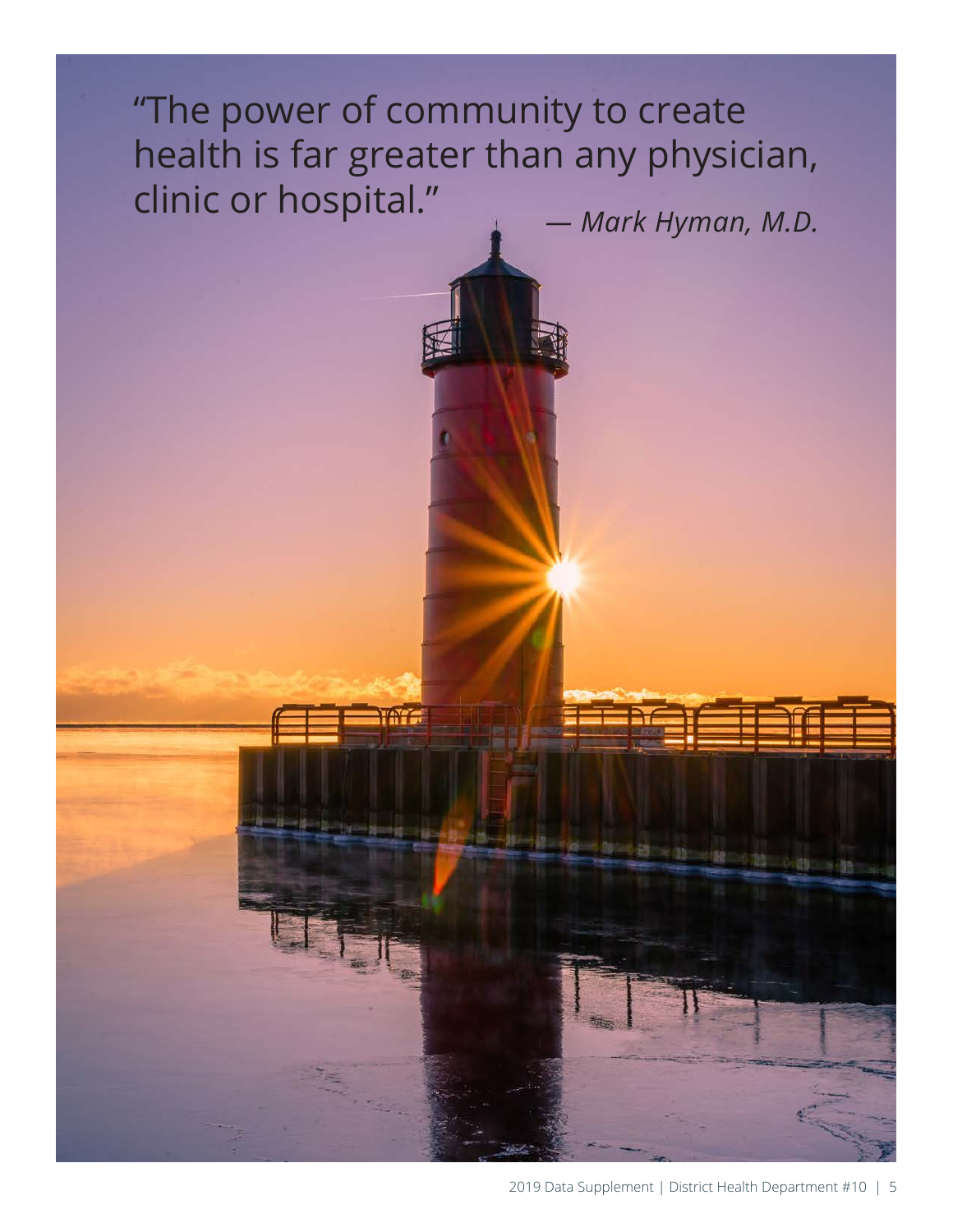## **ENVIRONMENTAL HEALTH SERVICES** PUBLIC HEALTH **PROGRAM SNAPSHOTS**

|                                            | <b>Crawford</b> | Kalkaska Lake  |                | <b>Manistee</b> | <b>Mason</b> |                | Mecosta Missaukee | <b>Newaygo</b>  | <b>Oceana</b> | Wexford        | <b>Total</b> |
|--------------------------------------------|-----------------|----------------|----------------|-----------------|--------------|----------------|-------------------|-----------------|---------------|----------------|--------------|
| <b>Radon Kits</b><br><b>Distributed</b>    | 10              | 36             | 20             | 37              | 17           | 50             | 25                | 28              | 32            | 52             | 307          |
| <b>Soil Evaluations</b>                    | $\overline{4}$  | $\overline{3}$ | 6              | 8               | 6            | 21             | $\overline{0}$    | 34              | 10            | 6              | 98           |
| Mortgage<br><b>Evaluations</b>             | 3               | 5              | 17             | $\overline{4}$  | 12           | 12             | 4                 | 149             | 21            | $\overline{4}$ | 231          |
| <b>Building Permit</b><br><b>Approvals</b> | $\overline{0}$  | 18             | 75             | 9               | 26           | 46             | 6                 | 84              | 64            | 3              | 331          |
| Complaints (all)                           | 14              | 26             | 20             | 12              | 21           | 25             | 1                 | 80              | 22            | 21             | 242          |
| <b>Child Care</b><br>Inspections           | 5               | 23             | 8              | 19              | 10           | 33             | 17                | 40              | 19            | 25             | 199          |
| Campground<br>Inspections                  | 22              | 11             | 23             | 27              | 29           | 24             | 11                | 42              | 35            | 26             | 250          |
| <b>Swimming Pool</b><br><b>Inspections</b> | $\overline{7}$  | 5              | 6              | 25              | 59           | 19             | $\overline{2}$    | $6\phantom{1}6$ | 24            | 14             | 167          |
| <b>Type II Sanitary</b><br><b>Surveys</b>  | 35              | 27             | 16             | 26              | 19           | 28             | 9                 | 24              | 36            | 24             | 244          |
| <b>Tanning Inspections</b>                 | $\overline{4}$  | $\overline{0}$ | $\overline{0}$ | 8               | 5            | $\overline{7}$ | $\overline{0}$    | 8               | 5             | $6\phantom{a}$ | 43           |
| <b>Animal Bites/</b><br><b>Exposures</b>   | 37              | 43             | 21             | 70              | 59           | 95             | 67                | 143             | 61            | 145            | 741          |

#### **WOMEN, INFANTS, AND CHILDREN (WIC) SERVICES**

|                                        | 2018      | 2019      |
|----------------------------------------|-----------|-----------|
| <b>Average Monthly Enrollment</b>      | 7,920     | 7,638     |
| % Return Rate                          | 95.6%     | 95.8%     |
| # of Project Fresh Books Distributed   | 4,525     | 4,555     |
| Value of Project Fresh Coupons         | \$113,125 | \$113,875 |
| <b>Child Lead Screening</b>            | 1,148     | 1,976     |
| Children who Received Fluoride Varnish | 2,896     | 2,915     |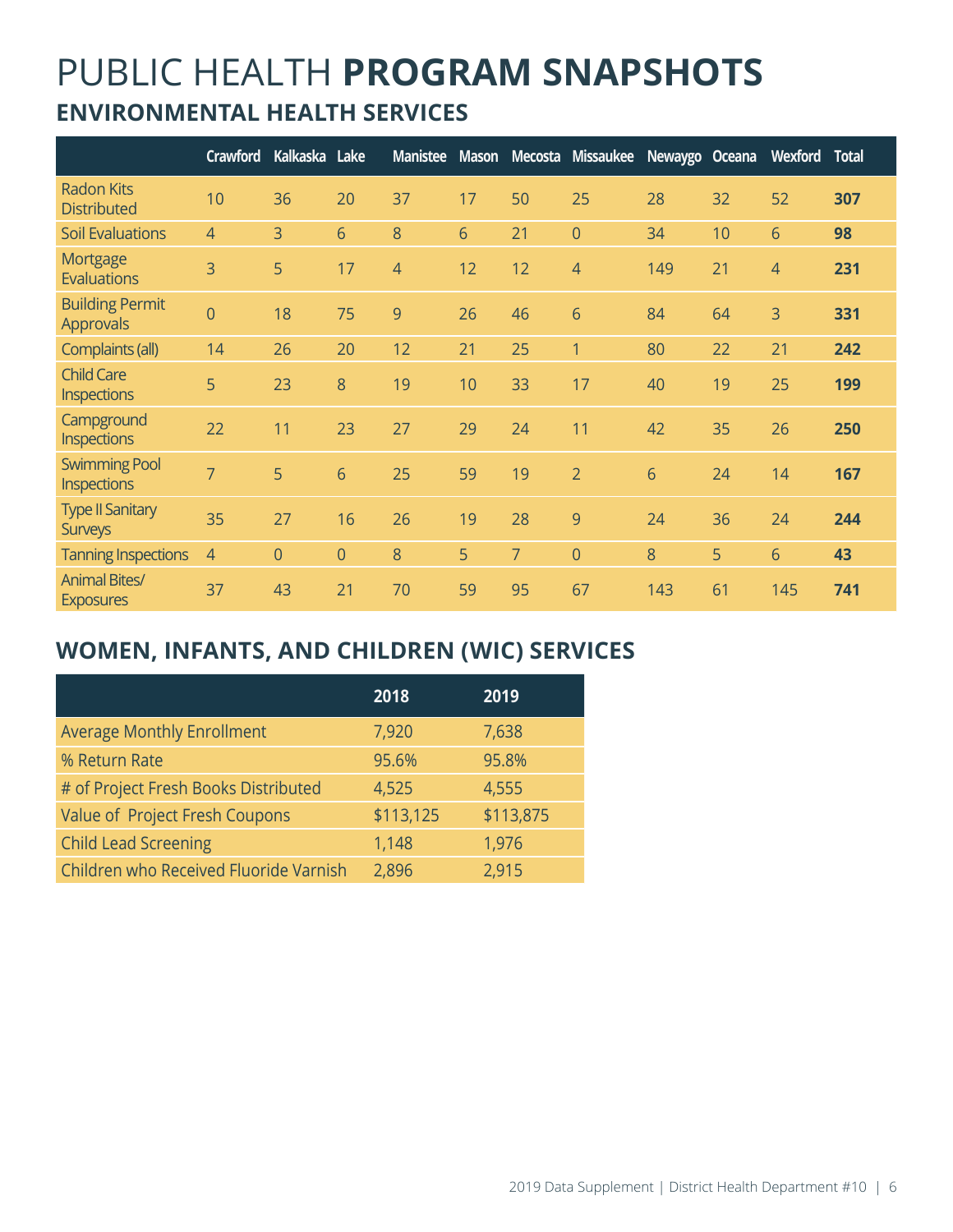#### **HEALTH PROMOTION SERVICES PERSONAL HEALTH SERVICES**

| <b>Community Programs</b>                                                                                                                                                                                                                                            |                |
|----------------------------------------------------------------------------------------------------------------------------------------------------------------------------------------------------------------------------------------------------------------------|----------------|
| <b>Worksite Wellness Program Participants</b>                                                                                                                                                                                                                        | 1,255          |
| Adults and youth impacted by direct<br>nutrition education                                                                                                                                                                                                           | 238            |
| Number reached by improving healthy<br>food access through policy, systems, and<br>environmental changes                                                                                                                                                             | 4,835          |
| <b>Tobacco Treatment Program (TTP)</b>                                                                                                                                                                                                                               |                |
| <b>Referrals</b>                                                                                                                                                                                                                                                     | 294            |
| <b>Clients Served</b>                                                                                                                                                                                                                                                | 66             |
| <b>SCRIPT Enrollments (maternal smoking</b><br>cessation)                                                                                                                                                                                                            | 22             |
| <b>National Diabetes Prevention Program</b><br>(DPP) Participants                                                                                                                                                                                                    | 28             |
| <b>Total pounds lost on DPP</b>                                                                                                                                                                                                                                      | 117            |
| Girls on the Run Participants                                                                                                                                                                                                                                        | 248            |
| LiveWell For Your Health<br><b>Facebook Impressions</b>                                                                                                                                                                                                              | 69,908         |
| <b>LiveWell For Your Health</b><br><b>Website Views</b>                                                                                                                                                                                                              | 14,829         |
| <b>Adolescent Health Centers</b>                                                                                                                                                                                                                                     |                |
|                                                                                                                                                                                                                                                                      |                |
| Brethren Wellness Center; Chippewa Hills Wellness Center;<br>Hart Adolescent Wellness Center; Lake City Wellness Center;<br>Manton/Mesick Wellness Centers; Shelby Adolescent<br>Health Center; Viking Wellness Center; Wexford Adolescent<br><b>Wellness Center</b> |                |
| <b>Medical Services</b>                                                                                                                                                                                                                                              | 2,098          |
| <b>Behavioral Health Services</b>                                                                                                                                                                                                                                    | 2,102          |
| <b>Oral Health</b>                                                                                                                                                                                                                                                   |                |
| Oral Health Screenings, Oceana County<br><b>Schools</b>                                                                                                                                                                                                              | 1413           |
|                                                                                                                                                                                                                                                                      |                |
| <b>Community Connections HUB</b><br><b>Referrals</b>                                                                                                                                                                                                                 | 1,558          |
| <b>Client Encounters</b>                                                                                                                                                                                                                                             | 5,371          |
| <b>Substance Abuse Prevention Services</b>                                                                                                                                                                                                                           |                |
| (Mason, Lake, Oceana, Missaukee, Wexford Counties)                                                                                                                                                                                                                   |                |
| <b>Community Education-Adults Reached:</b>                                                                                                                                                                                                                           | 3,426          |
| <b>School Programs-Students Reached:</b>                                                                                                                                                                                                                             | 443            |
| <b>Youth Summit Attendees:</b>                                                                                                                                                                                                                                       | 96             |
| Alcohol Server Training-Trainers Certified:                                                                                                                                                                                                                          | 52             |
| <b>Active Community Coalitions:</b><br>(meet average 10 times/year)                                                                                                                                                                                                  | $\overline{7}$ |

Medical Marijuana Education—Total reached through outdoor media 1,116,576

| <b>Immunizations</b>                                                                |        |
|-------------------------------------------------------------------------------------|--------|
| <b>Vaccines Administered</b>                                                        | 9,414  |
| <b>Influenza Vaccines Administered</b>                                              | 5,174  |
| <b>Home Visiting Programs</b>                                                       |        |
| Maternal Infant Health Program (MIHP),<br>Healthy Futures, Healthy Families America |        |
| <b>MIHP Maternal Clients</b>                                                        | 711    |
| <b>MIHP Maternal Visits</b>                                                         | 3,161  |
| <b>MIHP Infant Clients</b>                                                          | 564    |
| <b>MIHP Infant Visits</b>                                                           | 6,796  |
| <b>Healthy Futures Clients</b>                                                      | 549    |
| <b>Healthy Futures Phone Calls</b>                                                  | 385    |
| <b>Healthy Futures Home Visits</b>                                                  | 96     |
| <b>Healthy Families America Clients</b>                                             | 77     |
| <b>Healthy Families America Visits</b>                                              | 1,403  |
| <b>Hearing and Vision</b>                                                           |        |
| <b>Preschool Hearing Screenings</b>                                                 | 2,348  |
| <b>School Hearing Screenings</b>                                                    | 6,102  |
| <b>Preschool Vision Screenings</b>                                                  | 2,360  |
| <b>School Vision Screenings</b>                                                     | 12,603 |
| <b>Family Health Programs</b>                                                       |        |
| <b>Family Planning Program Participants</b>                                         | 1,480  |
| <b>Breast and Cervical Cancer Program</b><br>Participants                           | 398    |
| <b>Cancers Found</b>                                                                | 12     |
| <b>Colorectal Cancer Program Participants</b>                                       | 78     |
| <b>WISEWOMAN Program Participants</b>                                               | 89     |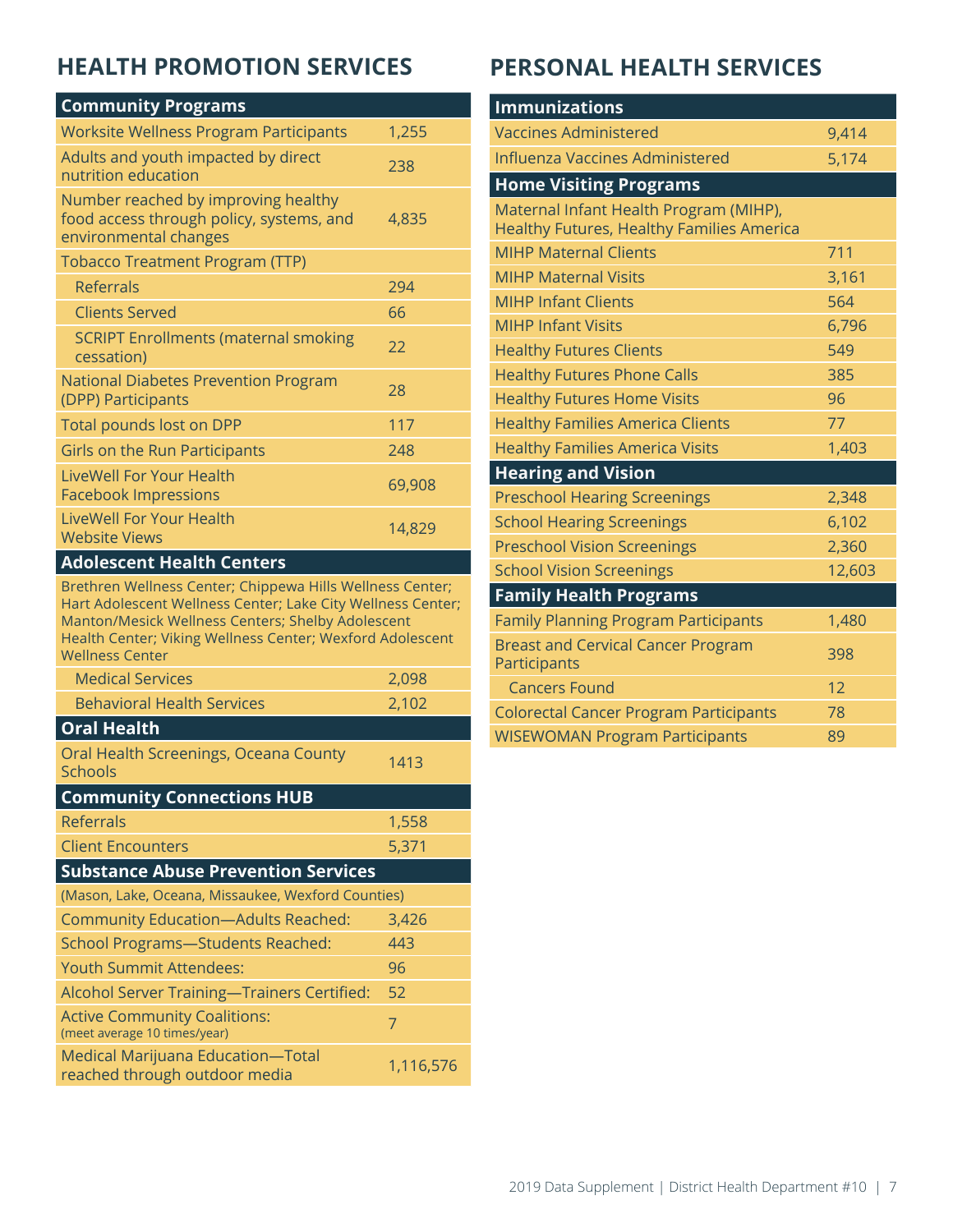